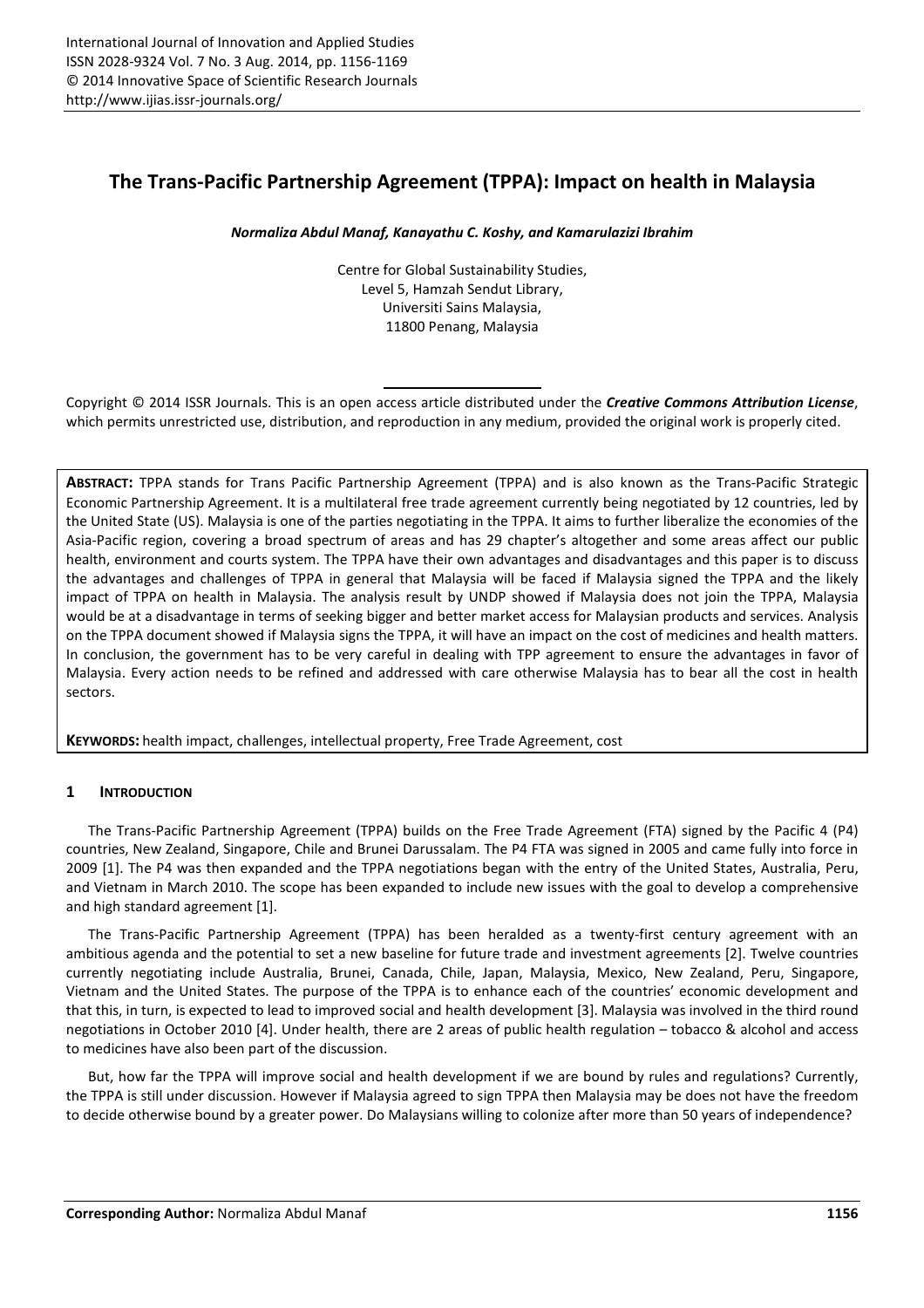Thus, this paper is to discuss the advantages and challenges of TPPA in general that Malaysia will be faced if Malaysia signed the TPPA. The likely impact of TPPA on health in Malaysia will be discussed specifically and comprehensively in this paper takes into account the opinion of other countries that are also involved in the TPPA.

#### **2 RATIONALE FOR MALAYSIA JOINING TPPA**

Formal negotiations have been underway since 2008, since which time new negotiating countries have come on board. Once signed, the TPPA will be a legally binding agreement that regulates trade – and by extension practices – between these nations. Although amendment and new members will be possible, the TPPA is intended to be a 'landmark, 21st-century trade agreement', establishing new norms for global trade [4]

Until December 2013, 19 rounds of negotiations have been held in the interest countries. The latest was in August which was held in Brunei. The objective of the negotiations is covers traditional FTA elements as well as new elements for Malaysia such as competition, labor, environment, government procurement and intellectual property rights which will be able to adapt and incorporate current issues, concerns and interests. There were 21 working groups have been established in the following areas: Market Access; Technical Barriers to Trade; Sanitary and Phytosanitary Measures; Rules of Origin; Customs Cooperation; Investment; Services; Non-Conforming Measures; Financial Services; Telecommunications; E-Commerce; Business Mobility; Government Procurement; Competition; Intellectual Property; Labor; Environment; Capacity building; Trade Remedies; and Legal and Institutional to undertake negotiation [5,19].

The Government views the TPP as an important initiative as Malaysia seeks to expand market access opportunities, enhance our competitive advantage, builds investor confidence in the country which draws foreign investments and builds capacity through FTAs.



*Figure 1: GDP trade ratio (Trade openness) Figure 2: Malaysia: % exports to GDP* 

As an open economy, trade plays an important role to Malaysia. Slide presentation on the MITI Open Day on TPP Briefing, 1 August 2013 figure 1 shows the openness trade of Malaysia is only 1.77 behind Singapore 3.94. Figure 2 show the percentage of Malaysia export to gross domestic product (GDP) was range between 90 - 120% from year 2000 to 2010 [20].

Before deciding to join the TPPA negotiations, the Malaysian Cabinet undertook a series of consultations and engagements with relevant stakeholders. After having considered feedback from relevant stakeholders, on March 2010 the Malaysian Cabinet decided that Malaysia should join the TPPA negotiations. With that Cabinet mandate, Malaysia participated as a full negotiating member at the 3rd round of negotiations held in Brunei Darussalam from 5 to 8 October 2010. The Government had also commissioned the UNDP to conduct a comprehensive study on the costs and benefits of negotiating the TPPA [5].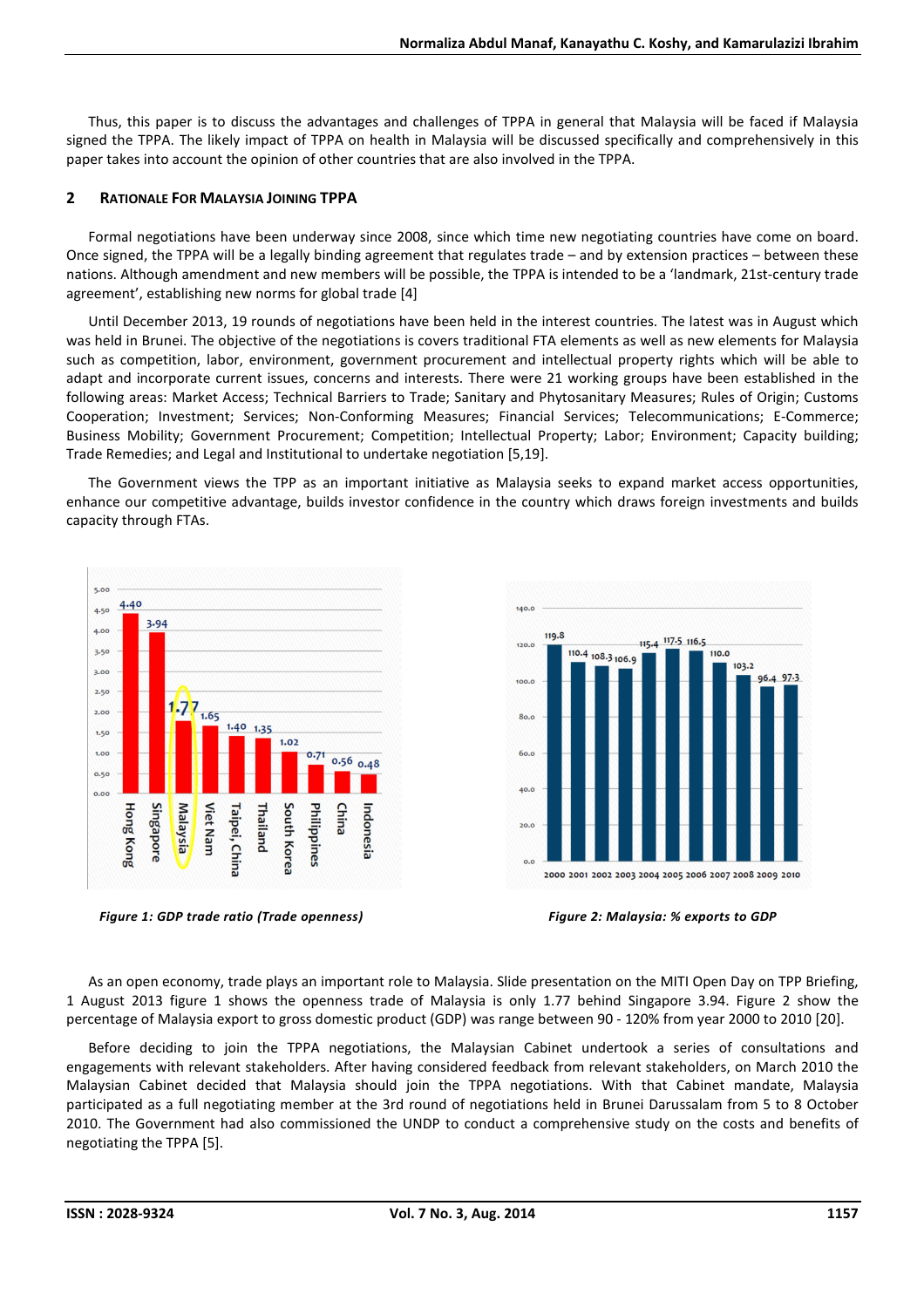The Malaysian Cabinet has mandated Ministry of International Trade and Industry (MITI) to co-ordinate Malaysia's participation in the TPPA negotiations. MITI is the Chief Negotiator but other ministries and agencies lead the working groups for areas under their responsibility. Others Ministries and Agencies involved in the negotiations are the Ministry of Finance, Ministry of Domestic Trade, Consumerism and Cooperatives, Ministry of Human Resource and the Ministry of Natural Resource and Environment [5]. Consultations with various stakeholders have revealed an increasing need by our own companies for more open markets and trade facilitative measures. Malaysian products have met world standards and are able to compete at the global level. Malaysian companies are also increasingly becoming global investors and they require a level of transparency and predictability that can only be guaranteed effectively through binding agreements like FTAs [5].

The TPPA will also allow Malaysia to continue to be an integral part of the deepening economic integration taking place within the Asia Pacific region, but also enable Malaysia to engage in a more concrete way with important trading partners such as the US, Canada, Mexico and Peru, with which we currently do not have any structured framework, such as trade agreements. As a member of the TPPA, Malaysia will also be able to participate as an important link in the whole regional supply chain [5]. In the long run, the TPPA will bring benefits of lower cost of goods and more efficient production by taking advantage of the competition and economies of scale. The successful conclusion of the TPPA will form an unprecedented market of 793 million people, with a combined GDP of USD27.5 trillion. This far surpasses the limited domestic market of 29.5 million people and a GDP of USD 300 billion in Malaysia [1]. With the TPPA, Malaysia aim to open up new market opportunities and horizons for Malaysians to go on the offensive and take advantage of the international market place [5].

In the recently implemented FTA with Australia, Malaysia now enjoys duty free access into the Australian market from the day the FTA entered into force. This is a huge benefit for Malaysian companies that are already exporting but also provides opportunity for Malaysian companies that have yet to do so. The TPP will provide such an opportunity to a seamless market with preferential access, far beyond our population and also provide investment opportunities globally and also regionally. While acknowledging these benefits, the Government will ensure that the cost to the Government will not outweigh the benefits. The Government will continue to strongly protect Malaysia's interest in this important negotiation. Government will not sacrifice the right of the Government to continue to chart our own course in pursuit of economic growth, socio-economic restructuring and developed nation status [5].

# **3 OBJECTIVES OF TPPA**

The objectives of TPPA can be categorized into three main areas [5]:

- I. To continue the trade and investment liberalization efforts being undertaken through the WTO and the FTA initiatives of each of the TPP member countries in the region
- II. To develop transparent and predictable rules and disciplines with adequate recourse in the event of any disputes
- III. To develop a more transparent and inclusive regulatory environment which allows all relevant parties to engage in a meaningful and constructive manner on matters of significant economic impact. And these goals are no doubt in line with Malaysia's economic transformation and domestic reform programs.

# **4 ADVANTAGES OF TPPA FOR MALAYSIA**

Consultation with various stakeholders before joining the TPPA negotiations demonstrated that there are increasing demand among Malaysian companies to a larger market and commercial facilities. Malaysian companies that become global investors are increasing and they need a level of predictability that the effectiveness is guaranteed by the trade agreements (FTA) [5]. Concurrently, there is also interest from foreign companies in non-TPPA countries that are exploring Malaysia as a base for their operations to enjoy the benefits of the TPPA [1].

The Government has taken a conscious decision to address small and medium enterprise company (SME) concerns in all areas under negotiations. These concerns, such as increased competition, are addressed through longer transition periods for liberalization. It is also addressed in the form of carve-outs for government procurement and through higher thresholds. The TPPA also aims to develop uniform rules to ensure predictability. The Government is well aware that there are concerns regarding the sustainability of SMEs in light of increased competition from large international corporations. As such, these concerns are being addressed by the government [1].

The combination of greater market access for Malaysian products and services under the TPPA and the continued inflow of foreign investments will create a powerful catalyst in driving Malaysia's economic transformation agenda [1]. Through the TPPA, Malaysia will become part of a greater economic integration within the Asia Pacific region. It will also significantly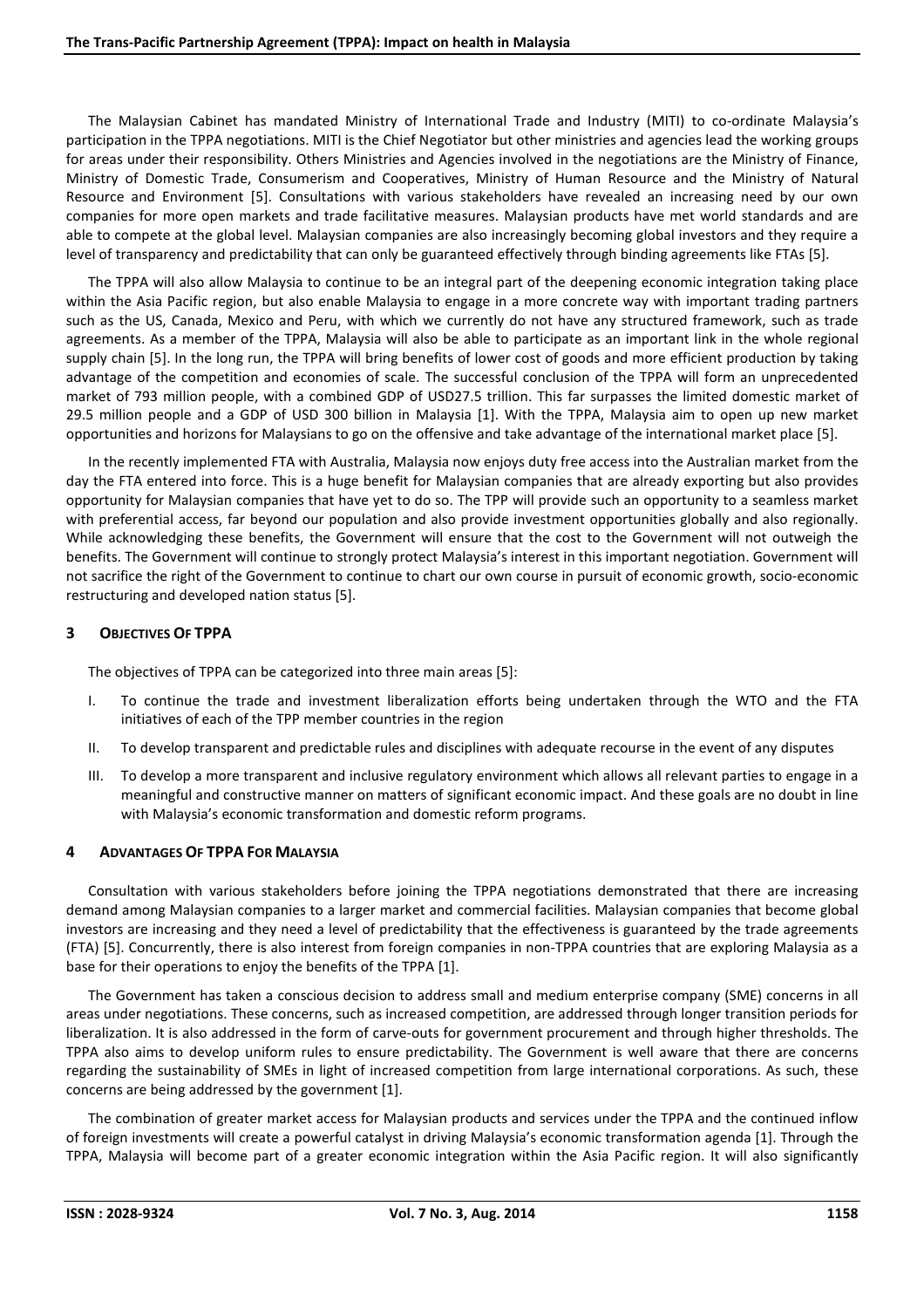enhance Malaysia's engagement with important trading partners such as the United States, Canada, Mexico and Peru. As a member of the TPPA, Malaysia will also be able to increase its participation in regional and supply and value chains and facilitate access for to Malaysian products and services into a bigger market [1].

Copyright is part of an effort to recognize talent in the country. Thus, Malay and Bumiputera entrepreneurs who are active in the creative industry and relating thereto, should be given due recognition with a longer copyright. If a longer time period is provided under the TPPA, Malay and Bumiputera entrepreneurs will get the protection of intellectual property not only in Malaysia but also in other TPP countries also. Recognition in the form of longer copyright will ensure Malay intellectuals will remain active in Malaysia than having to migrate overseas simply to develop their talents [11].

One of the main benefits of the TPPA to consumers is trade liberalization. Tariff elimination, a key feature of FTAs, allows the consumers to enjoy a wider range of imported goods and services, with better quality and at competitive prices. In addition, manufacturers are able to source cheaper inputs as a result of liberalization [5]. Gradual competition brought about by liberalization has made domestic producers of goods and services suppliers to be more competitive. A good example is the local furniture industry. Gradual liberalization has resulted in better quality products for the domestic consumers and made the industry competitive in the international market. In the services industry, the liberalization of the education sector has allowed Malaysians to be educated locally in reputable institutions at a much lower cost [5].

The TPPA also deals with technical regulations on products and health and sanitary matters. These chapters build on the WTO provisions and will facilitate regulators to ensure that consumers are protected through standards and health and food safety measures. In an increasingly competitive global environment, our absence from the TPPA will also make Malaysia less attractive as an investment destination, compared with other TPPA members. Investors' perception of Malaysia will also be affected. As investors avoid Malaysia, this could result in less opportunities for job creation. Similarly, Malaysian companies that are investing in the TPP countries will not enjoy the privileges and investment protection as provided under the TPPA [5].

The TPPA is expected to become a platform for the Free Trade Agreement for the Asia Pacific (FTAAP) involving the 21 APEC member economies. By not being in the TPPA, we will not have a first mover advantage to write the rules and ensure our interests and sensitivities are addressed. Abandoning the TPPA negotiations now would mean allowing other countries to set the terms of the agreement without having to consider the interests and concerns of Malaysia. Acceding to the TPPA later would result in Malaysia having to accept the rules, disciplines and terms and conditions decided by others [5].

# **5 CHALLENGES OF TPPA FOR MALAYSIA**

In the interest of TPPA, Malaysia is aware that while the TPPA would offer many benefits to Malaysia and its people, it also has a few challenges which the Government has to deal with and further negotiate for the best outcome. The challenges are:

# **5.1 GOVERNMENT PROCUREMENT (GP)**

GP issues relate to the Build-Operate-Transfer (BOT) and threshold for construction services. On BOT, Malaysia has carved it out from the scope of commitments. As for threshold for construction services, Malaysia's current offer has been set at a very high threshold. Areas of interests to the Bumiputera business community and SMEs have been excluded from our initial offers and Malaysia will maintain this position. Malaysia will continue to maintain preferences for selected groups, but at the same time allowing the business sector in Malaysia to participate in the sizable government procurement market of other parties [5].

# **5.2 INTELLECTUAL PROPERTY RIGHTS (IPR)**

Intellectual property is another area of challenge that received a lot of attention. IPR issues revolve around access to medicine and healthcare, increase in pharmaceutical prices and longer copyright protection term. One of the main concerns about the field of intellectual property revolves around the issue of access to medicines at a lower cost and the issue of the protection that would delay the production of generic drugs. Malaysia has strongly raised objections towards proposals that could delay the entry of generic drugs into the market and result in high cost in the prices of medicines [5].

# **5.3 STATE-OWNED ENTERPRISES (SOE)**

On SOE, the issue is the impact arising from the proposed disciplines on the role of SOEs in the Malaysian economy with regard to provision of public goods and services, development of strategic industries and implementation of socio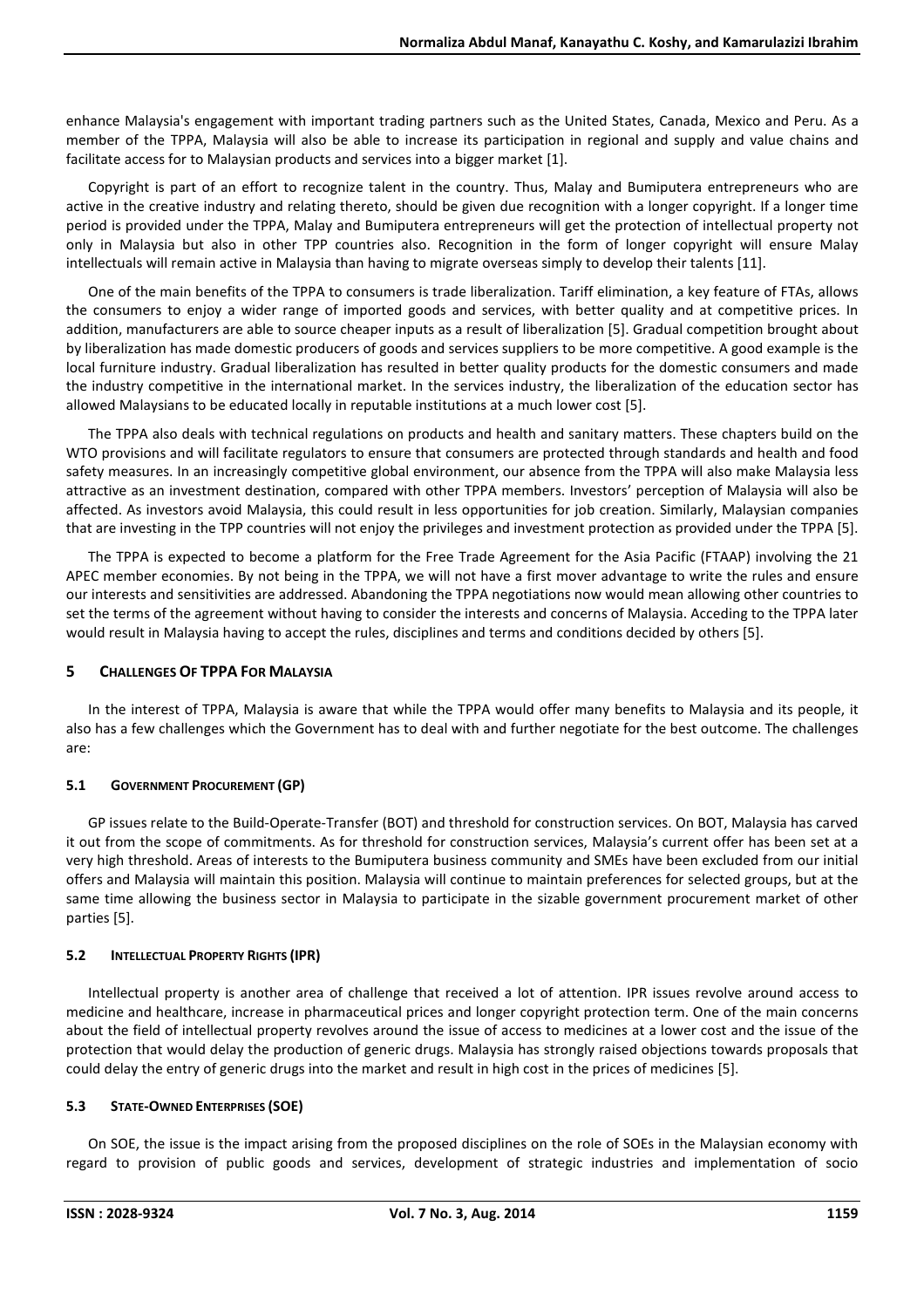development programmes. In the SOE Chapter, while acknowledging that a level-playing field is necessary to allow both local and foreign companies to grow, Malaysia is advancing the argument that countries have different economic systems in place with SOEs and Government Link Companies (GLCs) playing important roles in economies such as Malaysia [5].

In the case of Malaysia, SOEs or GLCs are an important tool for the Government to achieve social and development goals, and also an important catalyst to develop sectors viewed as strategic where there is no commercial presence. To do this, some support is required especially where the commercial incentive is lacking. Consequently, Malaysia is seeking flexibilities in the agreement that will allow the continued existence of such entities to participate in the economy and provide public and social goods and services [5].

#### **5.4 LABOR AND ENVIRONMENT**

For labor, Malaysia is seeking to strike a balance between workers' rights and maintaining harmonious employeremployee relations within the context of the Malaysian scenario [19].

In the area of Environment, while supporting a chapter that provides for environmental preservation, we do not want to allow environment clauses to be used as a disguised barrier to trade. Some of the key issues for Malaysia are enforcement where forestry, biodiversity, water and land are under the State Jurisdictions; elimination of fisheries and fossil fuel subsidies, adopting stronger provisions in conservation, binding all the commitments in Multilateral Environmental Agreements (MEAs) under this chapter, and subjecting the environment chapter to Dispute Settlement Mechanism [5].

In both Labor and Environment, Malaysia together with other parties is seeking to have a dispute resolution mechanism that is more consultative in nature and also not sanctioned based [5].

#### **5.5 INVESTOR – STATE DISPUTE SETTLEMENT (ISDS) AND SOVEREIGNTY**

On the issue of ISDS, foreign investors are drawn to Malaysia not only by economic incentives, but also a transparent and predictable investment regime which allows recourse in the event of disputes. Likewise, we now have many private Malaysian companies who have become active overseas investors, driven by reasons such as securing market access, gaining access to raw materials, gaining strategic assets, brand and technology as well as decentralizing of operations to diversify risks and improve returns, as Malaysia is relatively a small economy. Thus, ISDS is not only for foreign, but also Malaysian investors which are increasingly looking outwards. Furthermore, ISDS is not new to Malaysia as we have signed and ratified 64 Investment Guarantee Agreements (IGAs) since 1963 which also have provisions on ISDS [5].

To date, only two cases have been taken against Malaysia under the ISDS, one of which has been decided in favour of the Government and the other is annulled. ISDS provisions have been used by Malaysian companies on two occasions to protect their investments abroad. In one case, the decision was in favour of the Malaysian investor and in the other, there was a settlement between the disputing parties. There are adequate provisions in the TPP that gives countries the policy space to adopt measures to fulfil specific purposes, including for environment, health and other regulatory objectives [5].

Investor State Dispute Settlement (ISDS) mechanism is meant to give assurance to investors that in the event of a dispute, investors have recourse to international arbitration in addition to domestic courts. ISDS in no way infringes the policy freedom of a Government; it merely outlines the process by which a dispute over the underlining substantive principles in the Agreement will be arbitrated [5].

# **5.6 SMALL AND MEDIUM ENTERPRISES**

The TPP has taken a conscious decision to address all SME issues in all areas under negotiations. These concerns such as increased competition are addressed through longer transition periods for liberalization. It is also addressed in the form of carve-outs of GP procurement activities and through thresholds. The TPP aims also to develop uniform rules which will have a significant positive impact on SMEs where different standards or rules and regulations used for trade can have a debilitating effect on their overcall cost of doing business [5].

In addition, the TPP has developed a Chapter that touches on SME-specific issues such as lack of information and through the Chapter hopes to look into ways how the TPP can facilitate the development of SMEs and promote SMEs into the international market [5].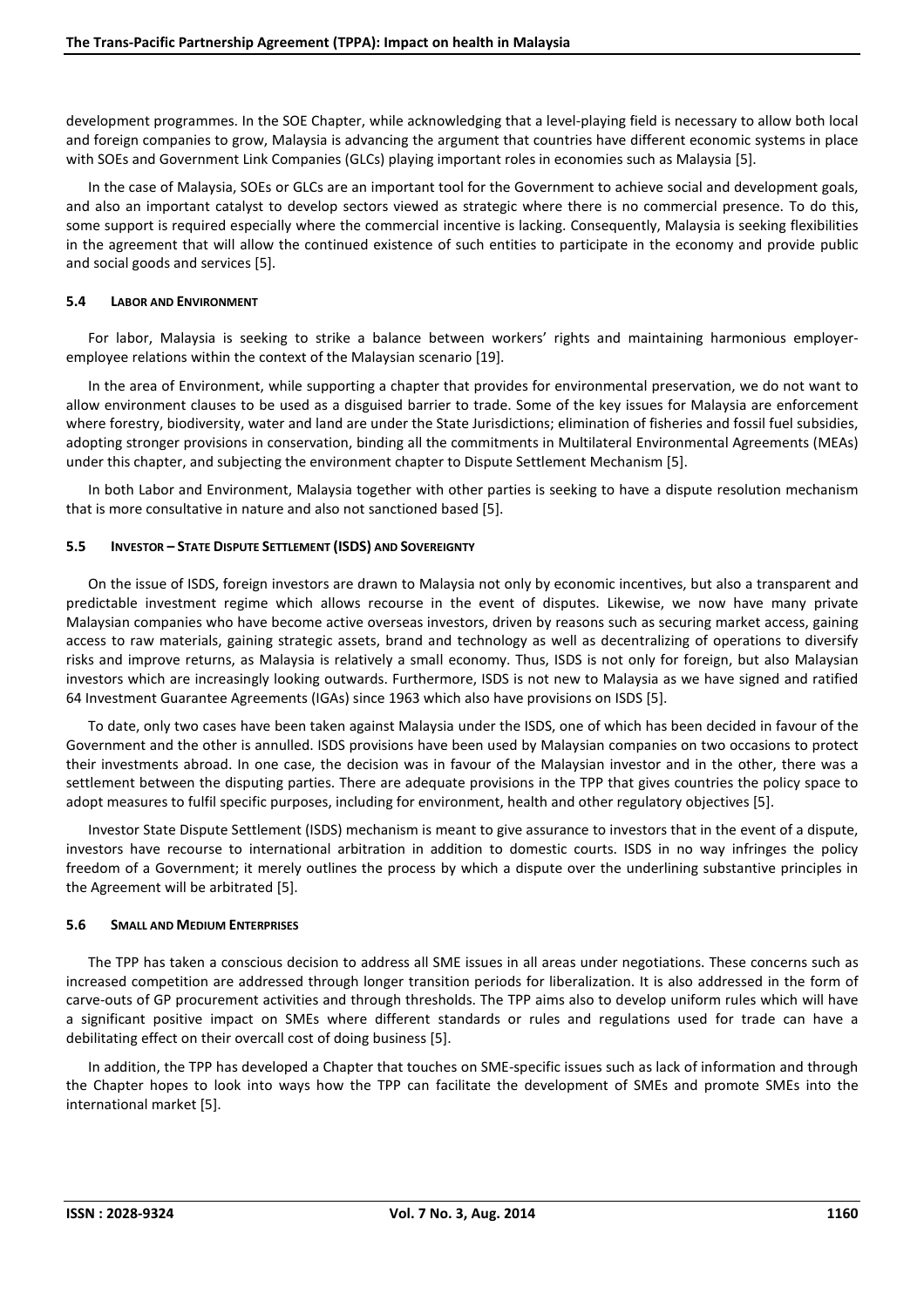## **5.7 CONFIDENTIALITY OF NEGOTIATIONS**

A number of issues have been raised pertaining to the confidentiality of these negotiations. On this subject, apart from the need to comply with the confidentiality requirement as provided by Malaysia's domestic law, Malaysia too owe a duty of care to preserve and protect its positions as well as the positions of the other countries from being exposed during the course of the negotiations [5].

During negotiations, no commitments are firmly taken and these commitments remain fluid. If the position/stance of the countries is revealed, it may have an adverse impact particularly when a compromise needs to be taken. Negotiations require countries to consider the positions or proposals from other negotiating partners. Not all of such positions can be accommodated without some form of flexibility or changes. A compromise has to be achieved to enable parties to obtain a win-win situation. Negotiation process must allow room for the negotiators to work through a solution acceptable to all. In addition, some of these positions relates to sensitive issues which cannot be disclosed [5].

There is a need to respect each other's laws on confidentiality and the understanding reached between the negotiating partners. It is for this reason that Malaysia signed the 'confidentiality agreement' together with all TPP members. While there is a need to maintain a certain degree of confidentiality of negotiating proposals and positions that are evolving as the negotiations progress, this has not prevented governments from consulting stakeholders on the proposals. Furthermore, for transparency purposes dedicated sessions are held at each negotiating round to enable negotiators to brief and have a dialogue with stakeholders [5].

## **5.8 ENGAGING STAKEHOLDERS**

The Government will continue its engagement with the public. Relevant Ministries have in the past conducted numerous consultations with various groups and individuals. These groups and individuals represent both the commercial interests of the country as well as civil society organisations. Stakeholders consulted by MITI include business groups such as Federation of Malaysian Manufacturers (FMM) and various Chambers of Commerce and Industry, specific industry associations and also NGOs like the Malaysian AIDS Council, *Majlis Tindakan Ekonomi Melayu* (MTEM), Third World Network, Malaysian Treatment Access and Advocacy Group, Consumers Association of Penang, PT Foundation, MyPlus, Suara Rakyat Malaysia, Jaringan Rakyat Tertindas, Pesticide Action Network Asia and the Pacific, Malaysia Trade Union Congress (MTUC) and National Cancer Society [5].

Besides consultations and dialogue, the Government also enlists technical experts from the Malaysian private sector. To date, we have enlisted an expert to assist with technical issues related to textile, clothes and footwear negotiations. Others Ministries and Agencies involved in the negotiations like the Ministry of Finance, Ministry of Domestic Trade, Consumerism and Cooperatives, Ministry of Human Resource and the Ministry of Natural Resource and Environment, have also undertaken consultations with their own stakeholders on a continuous basis [5].

# **6 DISCUSSION**

TPPA has its own advantages and disadvantages. Yes we understood that there are a few proposals from the involved countries to ensure that the agreement can fulfill the every country needs. But how we could ensure that the entire proposed document will be considered and put in the final agreement before we sign?

Our former Prime Minister, Tun Dr Mahathir Mohamed has warned government regarding the TPPA; "After we sign the TPP we will be bound hand and foot. No more capital control. We will be colonised again" [10]. He added that the government must ensure that Malaysia will not be on the losing end if it chooses to sign the Trans-Pacific Partnership Agreement (TPPA), said Tun Dr Mahathir Mohamad after presenting his keynote address at the IFLA Asia Pacific Congress 2014 [22]. The opinion from the experience people should be considered and analyzed before we decide any result.

# **6.1 EFFECT ON ECONOMY**

There is a study by United Nation Development Programme (UNDP) in August 2013 on the impact of TPPA on welfare, GDP, employment and trade in Malaysia. The study was a quantitative analysis using a Computable General Equilibrium (CGE) model was applied to assess the impact, in terms of welfare, GDP, employment and trade, of an agreement for mutual tariff elimination among Malaysia and the seven other participating countries, exploring the impact of tariff liberalization. Malaysia's policy objectives aim at achieving developing country status by the year 2020. This study is to identify how the outcome could be shaped if Malaysia participates in the TPPA [21].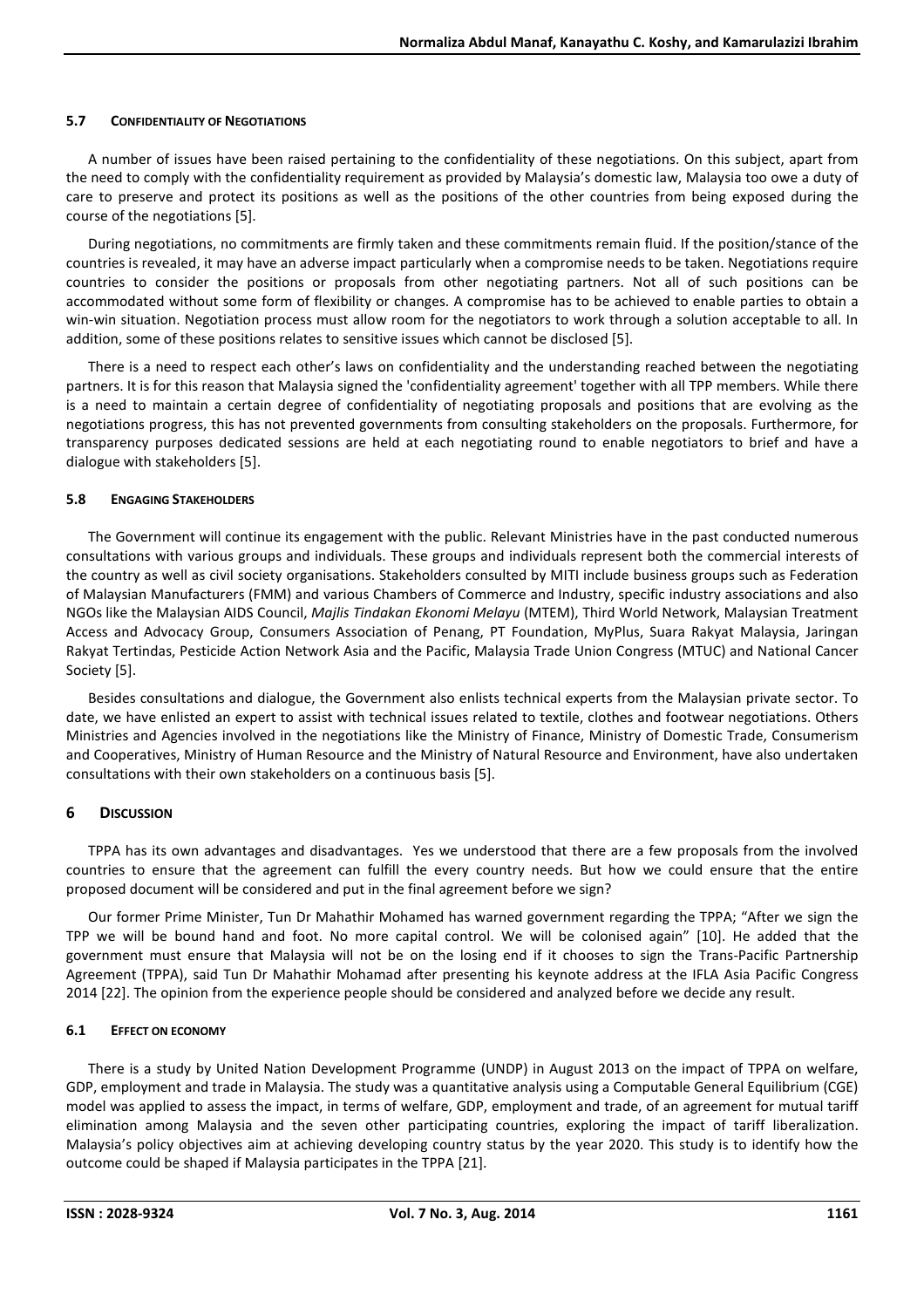

*Figure 3: Effect on welfare and GDP (a) if Malaysia joins the TPPA (b) if Malaysia does not joins the TPPA* 

Figure 3 (a) shows that the implementation of the TPPA would generate a welfare gain of 1.46 percentage points and 1.02 percentage points in GDP in 2020 for Malaysia economy. The impact if Malaysia does not joint the TPPA (figure 3, (b)), suggest that Malaysia is likely to achive a small positive impact on its welfare and GDP in 2020. These benefits are directly achived from higher economic growth in TPPA members countries which will result in slight increase in Malaysian exports to these market [21].

Figure 4 (a) shows the TPPA will generate salary increase for both skill and unskilled labor (1.20 and 1.11 percentage points) in 2020. It also shows employment in agriculture sector will be reduced by 0.65 percentage points while it will increases by 0.07 percentage points in non-agriculture sectors in 2020. Because of the GDP is small if Malaysia does not join the TPPA, the positive impact on GDP is too small to improve the level of labor remuneration. In contrary, real wages for both skilled and unskilled workers decreased compared to their levels in 2020 in the baseline scenario (Figure 2 (b)). This decline is the result of slightly higher absorption of new investments by capital-intensive activities instead of labor-intensive activities [21].



*Figure 4: Effect on labor market (a) if Malaysia joins the TPPA (b) if Malaysia does not joins the TPPA* 

Finally, the implementation of the TPPA is expected to generate an increase in total exports by 0.82 percentage points in 2020 and increase in total imports by 1.06 percentage points (Figure 5 (a)). Figure 5 (b) shows the trade balance is negatively affected given that imports increased more that exports. The increase of imports is mostly originated from the TPPA member's countries which show their international competitiveness improved as a result of lower domestic prices, more efficient competition and lower production costs [21].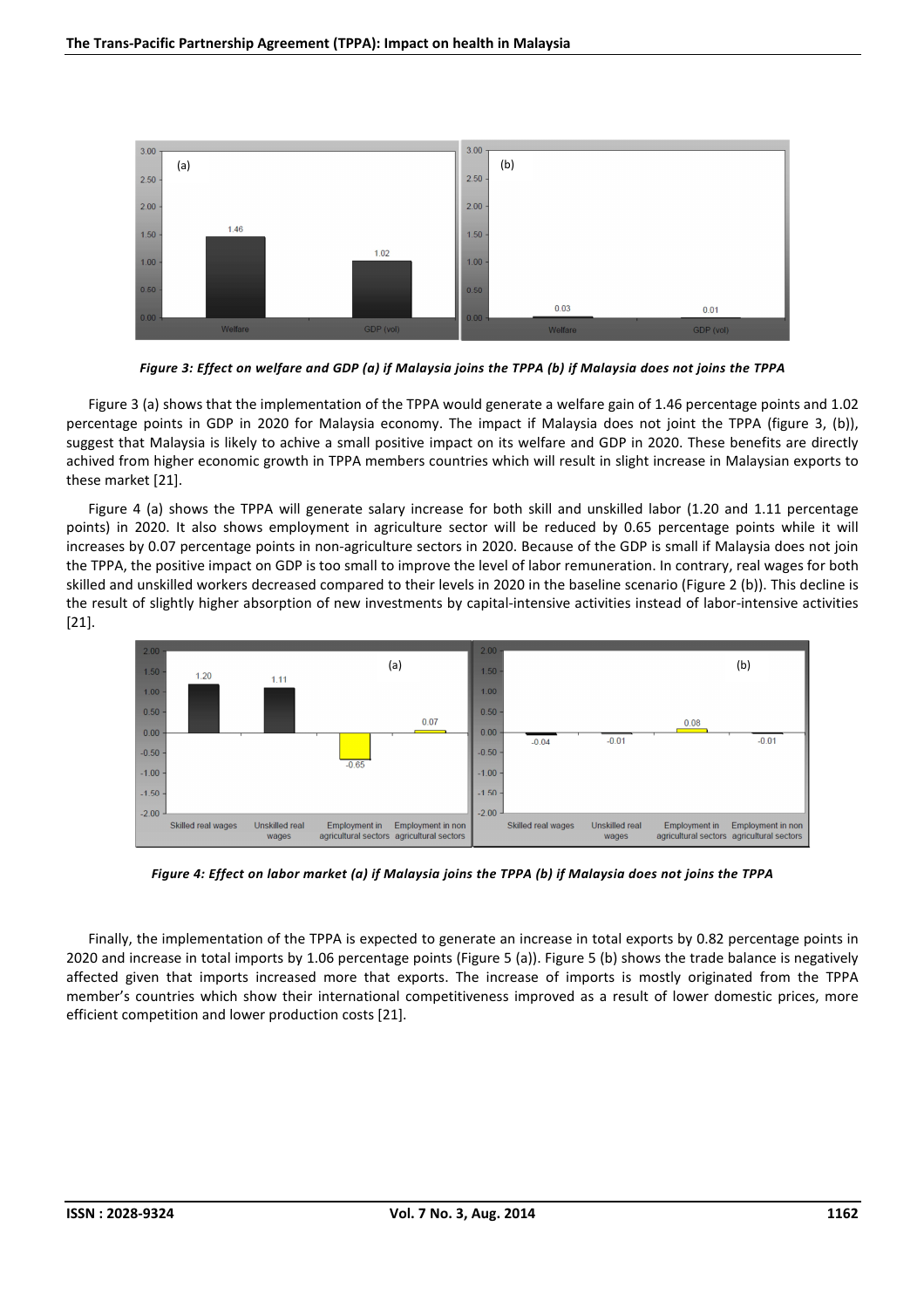

*Figure 5: Effect on trade (a) if Malaysia joins the TPPA (b) if Malaysia does not joins the TPPA* 

The TPPA will result in a huge duty free market for Malaysian goods and services. Market access for our goods and services to 800 million people is not an opportunity that we can afford to miss, especially given that we are an open economy, highly-dependent on international trade. The TPPA is an initiative to establish an FTA among 12 countries with a market of 800 million people with a combined GDP of USD 27.5 trillion. From this study, if Malaysia does not join the TPPA, Malaysia would be at a disadvantage in terms of seeking bigger and better market access for Malaysian products and services. The impact of that disadvantage will be even more significant should countries such as China, South Korea, Taiwan, Thailand and other competitors decide to join the TPPA later. A decision not to participate in the TPPA will result in Malaysian exporters being less competitive in the TPP market because Malaysia will be excluded from enjoying the preferential tariffs compared with countries like Vietnam and Singapore that are our competitors [21].

Although the study by UNDP says that Malaysia will be less competitive if Malaysia choose not to sign the TPPA, but Malaysia also have to study from the different side of the TPPA. Either Malaysian competitive enough with other TPPA countries or not because in the TPPA content there are a few suggestion that Malaysia have to follows which are elimination of import duties on goods coming in from America, giving people the freedom of other countries to work and compelling business in this country with no strings attached, production of capital out of the country freely, indigenous ownership to foreign companies wishing to operate in the country is no longer a requirement Malaysia could be sued by a foreign company or a foreign government if the change of law or regulation that is seen harming their business and government contracts must be open to foreign companies without, we treat the interests of the indigenous.

If countries agree to sign this agreement, it means that Malaysia will lose hundreds of millions of dollars a year, local entrepreneurs difficult to compete and may be among the people who lost their jobs will result in unemployment and the destruction of the social system of the country. Countries participating in the TPPA, mostly already have FTAs with the U.S., excluding Japan, New Zealand, Malaysia and Brunei. Japan and New Zealand is a developed country that has one of the largest rail networks in the world trade, while Brunei is a country that is very rich in resources, even a small trading. This makes Malaysia, as a country most threatened by status as a developing country and the new agreement with America's TPPA. For a country that already has bilateral agreements existing FTA with the U.S., TPPA may involve only minor changes to the status of an existing agreement. But for a country with little economic scale, TPPA will leave a greater impact.

# **6.2 EFFECT ON ISDS AND SOVEREIGNTY**

This issue is arguably the most important issue, because almost all the chapters related to the discussion. This chapter will restrict space policy making by the government through clause 'Investor -To -State Dispute Settlement (ISDS)' and 'State -To - State Dispute Settlement' (SSDs). ISDS is under the provisions of the investment chapter, which basically allows any company to drag the government to court to claim damages and compensation [9].

TPPA would strengthen the "corporate justice" across all countries on the grounds of "fairness and equality". What is equality and equality is meant here? In short, multinational companies can be comfortable with the understanding that no changes to domestic laws that will affect them badly, as soon as they started operations in partner countries TPPA them. In fact, this is the ticket to giant multinational companies to move the legal system of a country, through an international judicial tribunal composed of three judges; two international judges and one local judge. For example, if Malaysia suddenly found that there is little content in tobacco are harmful and make the decision to ban such content, thereby affecting the profitability of multinational tobacco companies, the company has the right to sue the government based on the potential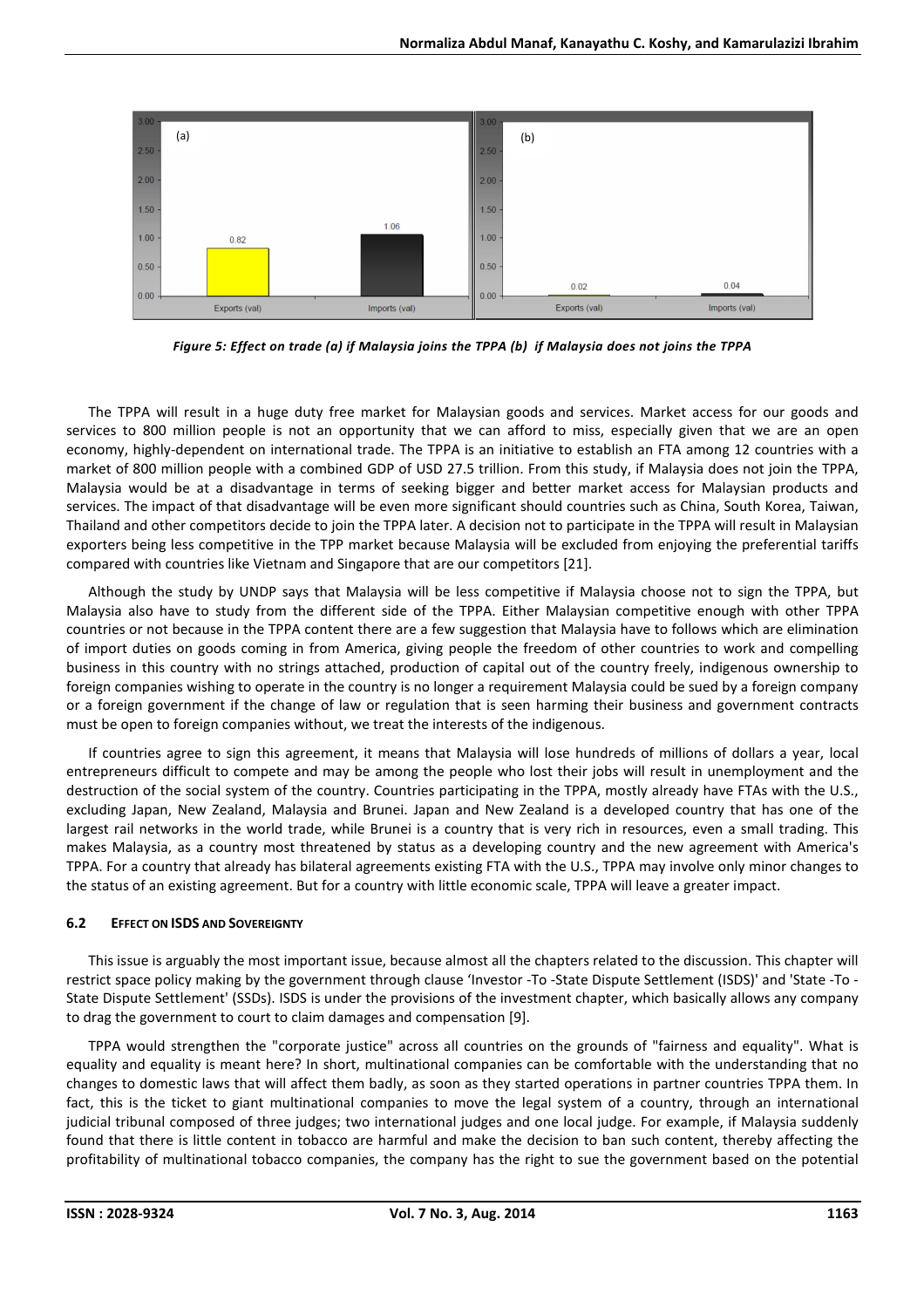losses incurred during the period of their permit operating in Malaysia, with interest. That is what happened in the case of Philip Morris, when the company was suing the Australian government over the creation of a new law on cigarette packaging.

In fact, not extreme if we expect that lawmakers and the Parliament will be allowed to not work; they cannot enact laws that affect the profits of multinational companies and business continuity. We still remember how Mexico sued the U.S. \$ 16 million for not allowing the removal of hazardous wastes into the environment by the American company. Another wellknown case is that developed countries like the U.S. and Japan are working to implement the ISDS by TPPA and also anything that is seen as lacking under the agreement of the World Trade Organization (WTO). While we can only assume that this clause shall not be ratified because of the potential negative effects, there is concern that there are essentially [9].

## **6.3 EFFECT ON SME AND AGRICULTURE**

TPPA is expected to open up government procurement market for Malaysian companies in all 11 of the other TPPA countries. This will create more business opportunities for Malaysian companies. It is true that the government procurement market in Malaysia will also be open for other TPP member countries. However, the Government will ensure that the level of openness of government procurement market is based on the interest and feedback from stakeholders in the country, including establishing an appropriate level of protection for industrial SMEs in the country. Limit determined in the field of government procurement (for example, the offer will be open to the members of the TPP) will be decided in consultation sessions with government-linked companies (GLCs) locally. Field of interest to the business community Bumiputera SMEs has been omitted in Malaysia offer [4].

TPPA aims to liberalize trade and reduce tariffs, which could lead to drastic job losses in many sectors. The direct impact is direct pressure on wages and thus widens the income gap already big now. Mexico is a good example; a result of the signing of the General Agreement on Trade in North America (NAFTA) with Canada and the United States, three million of the ten million Mexicans lost their jobs. Tariff reduction will have a direct impact especially on agricultural products. How noble motives TPPA promote efficiency and healthy competition, the intention being unfair when we look at the fact that over 90 per cent of Malaysian companies involved in the agriculture sector are small and medium enterprises (SMEs). They will face competition disproportionately from agriculture giant companies from countries like the U.S., Canada and Japan, where the government does not reduce the already huge subsidies to their farmers.

The study by UNCTAD shows that subsidies have lowered the cost of production of rice by 45 percent American, 32 percent of soybeans and cotton by 52 percent. Rough calculations show that the yield of rice they can meet the Malaysian market as low RM1.40kg. What will happen to BERNAS, and the fate of the smaller local producers?

#### **6.4 EFFECT ON IPR AND HEALTH**

Although there are advantages of copyright, intellectual property (IPR) and patent medicine which are to take care of the individual hard work but the disadvantages are greater especially in cost. The latest proposal on issues affecting the field of IPR patent will have an impact on the cost of medicines and health matters. Malaysia's stance in this regard is clear - this Agreement cannot pose a negative impact on Malaysian health. Malaysia must continue to enjoy the protection of quality health and can afford to buy medicines, including generic drugs [5]. TPPA negotiations should take into account the importance of this. Malaysia recognizes companies that produce drugs has invested heavily in research and development, and there is no easy way in the innovation process and the production of new medicines. Malaysia also recognizes the incentives for such innovation should be rewarded as an incentive to the manufacturers of drugs to remain in the industry to continue to produce essential medicines to address new diseases. Malaysia believes a balance can be reached between protecting the rights of producers of drugs and the rights that assure the ability of people to obtain affordable medicines. Malaysia will strive to achieve a balance in the TPPA.

A few countries such as New Zealand, Australia and Canada and World Health Organization have discussed in detailed and come out with their own policy and report especially in the impact of TPPA in health. Unfortunately Malaysia was not serious in this discussion. There are NGOs that are talking about the impact on health but no one has come out with a policy and proposed to the Malaysian government.

We know that about 80% of the medicines that Malaysians consume are generic medicines, which are generally much cheaper and thus more affordable than 'original', patented medicines. For example, in Malaysia, patented medicines can be 1,044% more expensive than their generic equivalents. Malaysia already provides adequate protection for pharmaceutical companies' research and products, which it seeks to balance against the need for affordable access to medicine and medical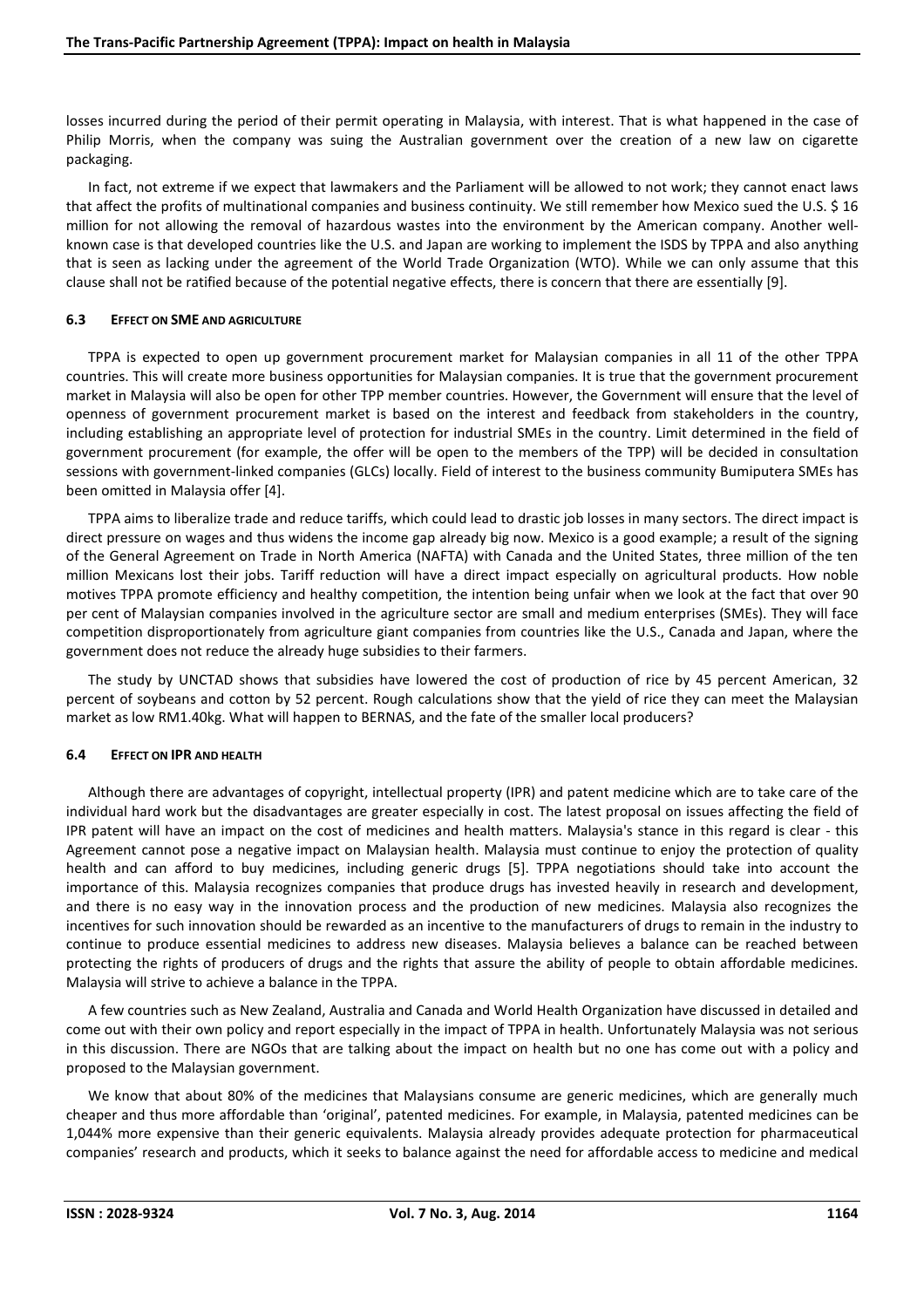treatment. With the TPPA, access to affordable, life-saving medicines for millions of people is under threat as it provides higher protections for the patents and clinical data of big pharmaceutical companies, making it harder for generic companies to produce affordable medicines, thus delaying and restricting the access to generic medicines.

UNITAID, World Health Organisation (WHO) reported on the Agreement on Trade-Related Aspects of Intellectual Property Rights, or TRIPS Agreement. These so-called "TRIPS-plus" provisions delay generic market entry and competition. Public interest and public health groups, as well as a number of United Nations agencies, have voiced concern over such "TRIPSplus" provisions [17]. A dramatic illustration of the direct impact of TRIPS-plus rules captured global attention when, in 2007 and 2008, shipments of generic medicines from India to other developing countries were detained at European ports on allegations of intellectual property infringement. One of the shipments included an HIV medicine, *abacavir sulfate*, the purchase of which had been funded by UNITAID and which was destined for a project implemented by the Clinton Foundation in Nigeria [17].

The ongoing TPPA negotiations have attracted significant controversy and debate. Aside from the proposed scope and potential impact, the secrecy under which the TPPA negotiations have been conducted has attracted criticism. Negotiating texts that have been leaked to the public domain have caused disquiet regarding the scope and content of the provisions under negotiation [17]. In addition to TRIPS-plus intellectual property provisions being negotiated as part of the TPPA, there are also serious concerns that proposed provisions related to financing and/or reimbursement of medicines, as well as to investment, will have adverse implications for access to medicines and the protection of public health in general [17].

In 2004, the monthly cost of treating HIV patients were reduced from RM1,200 per patient to only RM200-220, after generic medicines replaced patented ones. As a result, 4,000 patients could be treated compared to only 1,500 previously. With the TPPA, cheaper generic medicines could be under threat. There are proposals from several countries participating in the TPPA negotiations to extend the copyright term of 70 years after the death of the copyright holder. If we just look to the side, of course we will view that copyright protection should not be extended over a long period of up to 70 years after the death of the original copyright holder. This is because the Malaysian import of intellectual property is said to be in excess of the rate of intellectual property generated within the country or exported out. However, it is government policy to promote the development of knowledge-based and innovation as the creative industries, software, writing books and other related activities [11].

Several articles of the intellectual property chapter proposed by the USA relate to patents. Overall, the USA's TPPA proposal appears to weigh heavily in favor of patent applicants by requiring lower levels of disclosure, lower standards of patentability, no pre-grant opposition proceedings, and multiple opportunities to amend patent applications. The overall impact of these measures is likely to be the granting of a greater number of patents on medicines and medical technologies, including a greater number of weak or "poor-quality" patents. The proposed intellectual property chapter also includes requirements regarding data exclusivity and patent linkage (formally referred to as "Submission of information or evidence concerning the safety or efficacy of a new pharmaceutical product"). A placeholder remains for data exclusivity for biologicals.

Alongside the provisions on patents and data exclusivity, the proposed intellectual property chapter of the TPPA also includes TRIPS-plus provisions related to the protection of trademarks. Trademark protection is typically provided for distinctive signs—including symbols, letters or names—which enable consumers to identify easily specific producers of goods and services with an established reputation. The provisions in the USA's TPPA proposal suggest a shift away from this consumer-oriented justification for trademarks towards the protection of the producer's investment in advertising and promotion. Such a shift can have implications for access to medicines and protection of public health [17].

The proposed intellectual property chapter sets out the provisions proposed for copyright and related rights in the TPPA. As with other intellectual property protection in the USA's TPPA proposals, copyright protection is also significantly expanded. The overall effect of the proposed copyright provisions would be an extension of international obligations relating to the length and scope of copyright protection. While the implications of these provisions for access to medicines and public health are unclear, it would be prudent to explore whether such expanded copyright protection could be interpreted in ways that hamper or prevent the production and sale of generic medicines.

One of the leaked TPPA texts is the annex on "Transparency and procedural fairness for healthcare technologies". The text proposed by the USA in the annex would require TPPA signatories to comply with obligations relating to pharmaceutical pricing and reimbursement schemes. The probable effect of these proposals would be to limit countries' policy space to adopt and enforce therapeutic formularies, reimbursement policies and other price-moderating mechanisms within public health systems. While many developing countries have yet to establish pharmaceutical reimbursement schemes, adoption of the provisions proposed in this annex would have the effect of prescribing the type of system that governments would be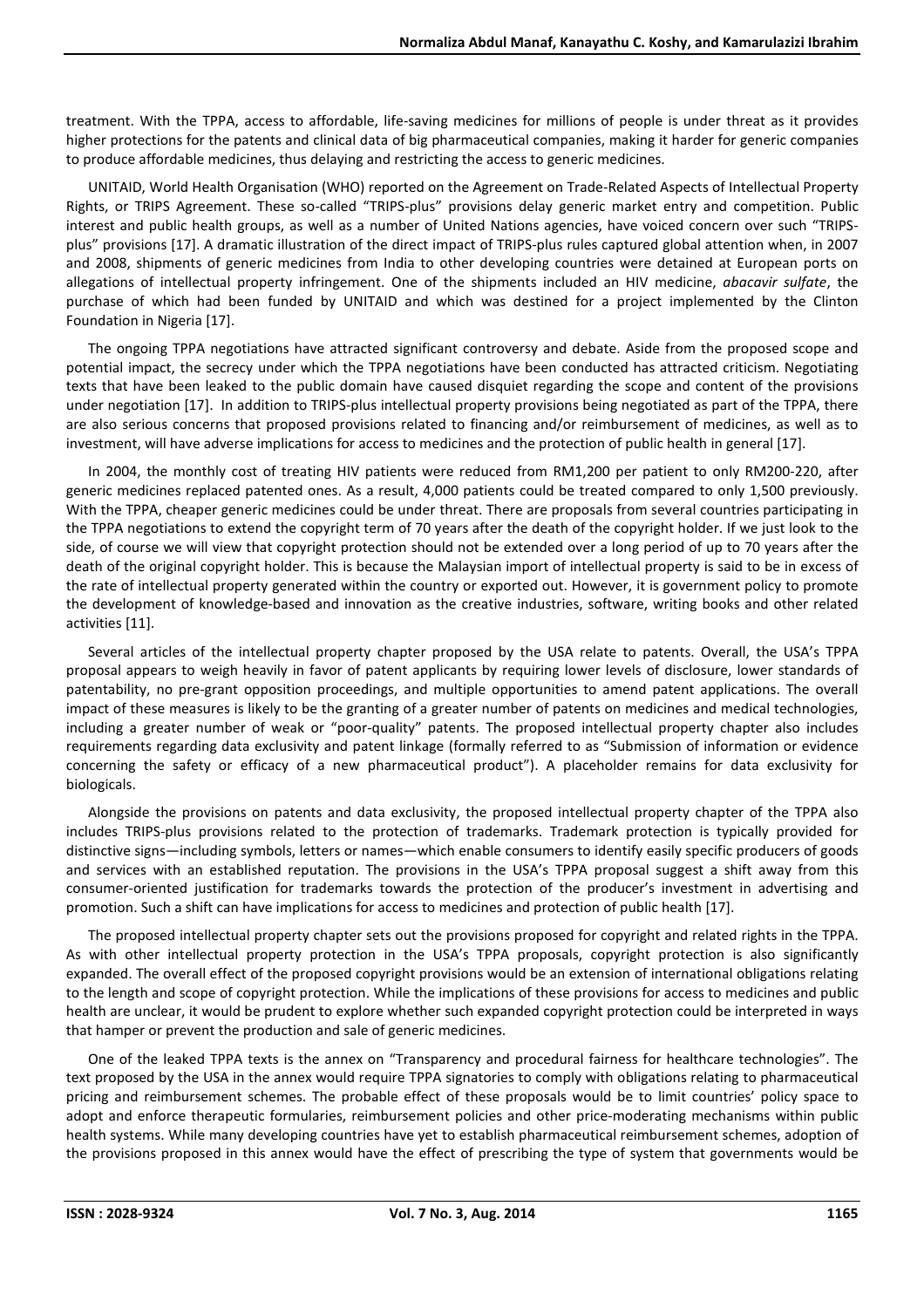permitted to establish, instead of allowing them to choose or design the system that is most suited to the specific national context and priorities. The proposal would also have the effect of imposing obligations in an area of domestic regulation that is well beyond the protection of intellectual property rights; it would affect health policy-making itself [15].

As an alternative to signing the TPPA and adopting TRIPS-plus provisions that can threaten treatment access for many in developing countries, the negotiating parties may wish to consider the types of measures that would strengthen and further expand the gains made in the effort to increase treatment access. Governments may wish to adopt coherent approaches in which trade and intellectual property policies are formulated in a manner that preserves the ability to provide long-term, affordable and sustainable access to medicines. As an interested stakeholder, UNITAID supports the adoption of a "positive agenda", wherein governments actively identify and implement policies that can help achieve the goals of trade and economic growth alongside the objectives of ensuring access to needed medicines and the protection of public health. Such a positive agenda might include some of the approaches outlined below [17].

Malaysia knows that increased costs of medicine can cause financial burden for patients which can impact their health. In a 2008 survey on patient behavior, more than 75% of respondents said a price increase in co-payments would cause financial difficulty. However, despite the added financial burden most would continue prescribed medicine use. This indicates that the financial impacts of cost increases may impact other areas of life, such as food or housing, than prescription use alone [6].

Generally women, elderly, cultural and linguistic minorities, and low-income populations report the most difficulty with financial barriers to prescription use. Both geographically remote and low-income populations have the lowest use of prescription medications [6]. People with chronic disease are also more vulnerable to price fluctuations. In a study of the financial burden of managing a chronic illness, 45% of Sydney households were unable to pay at least one medical or living expense in the past year. People who were economically disadvantaged spent more to manage their illness than those who were not experiencing economic hardship [3].

Malaysia is working with TPP members for an outcome that would strike a balance between the continued need to allow access to affordable drugs and healthcare and sufficient incentives for drug companies to innovate. Malaysian negotiators will continue to negotiate an outcome that will ensure Malaysians will continue to have access to affordable medicine and healthcare.

## **6.4.1 TOBACCO**

Besides the copyright and intellectual property, provisions in the TPPA for tobacco may impact the ability of Government to enforce existing policies and implement new policies that support public health. In Malaysia, a comprehensive tobacco control programme has existed since 1993 [13,14]. This programme includes the Control of Tobacco Product Regulations and its enforcement, the tobacco duty, the national anti-tobacco campaign, school-based programmes, and the quit-smoking clinics. The tobacco control regulations are similar to those in developed countries and include the restriction of smoking in public places, advertisement regulations, display of health warnings on cigarette packs, provision of the tar and nicotine content, and regulation of the sale of tobacco products [13,14].

If Malaysia signs up to the TPPA, we'll be putting our smokefree goal at risk. This is because a leaked TPPA text shows that the agreement will give more rights to big overseas companies, including the right to sue the government for making decisions which significantly hurt their investment. This process is called Investor-State Dispute Settlement and it takes place in secretive offshore arbitration tribunals, bypassing local courts. Anti-smoking measures taken by our government could be challenged by the tobacco companies if we sign the TPPA [12].

If you think this sounds far-fetched, it's not — the Australian government is currently being sued by Philip Morris for its new plain packaging policy under an old international agreement between Australia and Hong Kong. Even though Australia's highest court has ruled in favour of plain packaging, the government still faces international arbitration away from the eyes of the public, and could end up paying hundreds of millions of dollars to big tobacco for trying to protect the health of its citizens. Like Australia, our smokefree law could be challenged under an existing agreement, but it would be difficult and involve back door manouvering [16]. The TPP would let big tobacco stride through the front door. It isn't just plain packaging laws that will face problems if the TPPA negotiations are completed. Other policies that could fall foul of the rules include: banning the use of terms like 'mild', 'smooth', 'fine'; controlling the use of flavors that disguise the foul taste of tobacco; reducing the nicotine content of tobacco products; and capping the number of tobacco retail outlets [7].

Many different chapters of the TPPA would impact on the smokefree policies, for example: intellectual property laws could be strengthened in favour of big tobacco companies, making it easier for them to claim that tobacco control policies infringe their trademarks; big tobacco's factories, distibution chains and intellectual property rights would be 'protected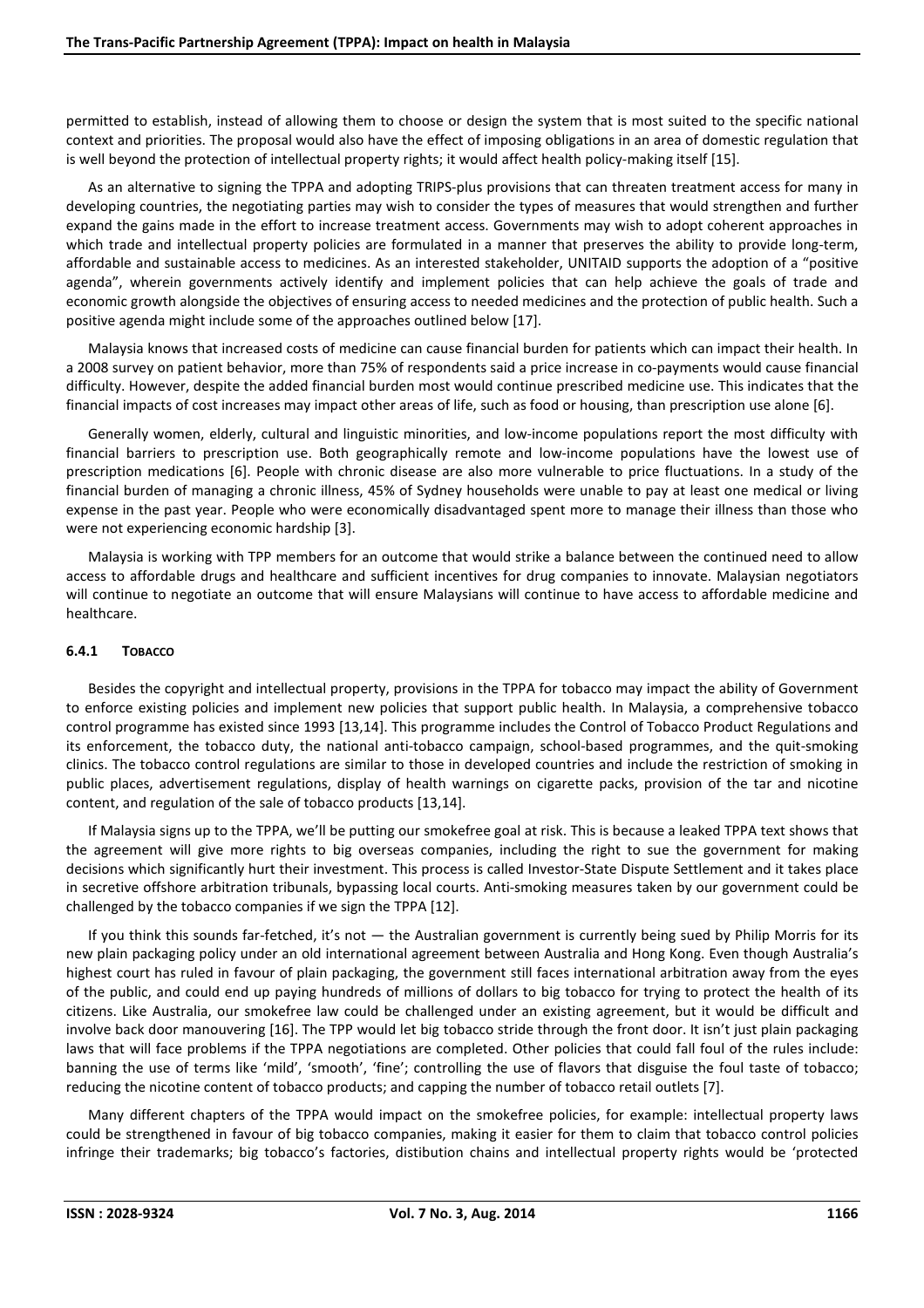investments' who could also sue; advertisers, duty free stores, retailers, and other parts of the tobacco supply chain would also have special rights, even if they were operating by Internet from offshore; and new "transparency" and "regulatory coherence" rules would give tobacco companies much more influence over government decisions on tobacco control [16]. This would go against another agreement signed by Malaysia  $-$  the Framework Convention on Tobacco Control (FCTC)  $$ requiring the government to take steps to prevent tobacco company interfering in policy-making [8].

In the Tobacco issue, the cost to the healthcare system from health effects of tobacco, alcohol, and obesity – three target areas of the preventative health strategy – is estimated to be roughly \$6 billion per year, and lost productivity as a result is estimated at almost \$13 billion in Australia. Provisions in the TPPA may have an impact on Australia's tobacco plain packaging laws and our capacity to introduce other progressive tobacco control policies in the future [3].

In 2013, the Malaysian Government tabled a proposal to "carve out" (i.e. exclude) tobacco from the TPPA. This would mean tobacco control measures (such as tobacco plain packaging) would not be covered by any of the provisions in the TPPA. However, reports suggest that the Australian government is not supporting this proposal [3].

#### **6.4.2 ALCOHOL**

Alcohol abuse is also a problem in Malaysia. Part of the solution is setting rules around the sale of alcohol — for example, a minimum price per unit of alcohol, lower limits on the alcohol content of RTDs (ready to drink), and banning advertising and sponsorship by alcohol companies [16]. The government will also face pressure to allow imports of products that meet the alcohol product standards in other TPP countries, even when they are inconsistent with our own.

Provisions for alcohol from the TPPA may impact the Government's ability to implement effective alcohol control policies such as restrictions on liquor licenses, bans or limits on alcohol advertising, and alcohol health warning labels. Alcohol contributes towards 4% of the world's disability adjusted life years, or years lost due to alcohol-related injury or death. This is approximately the same proportion as tobacco (4.1%). Alcohol is associated with significant health effects to the brain, heart, liver and other organs, as well as social and psychological impacts [6].

The TPPA is likely to impose significant restrictions on certain forms of government action. These restrictions are significant not only to TPPA parties, but also to other trading nations. A number of legitimate concerns arise from the potential impact of the TPPA on certain aspects of public health regulation, including tobacco control regulation and ensuring equitable access to medicines. Public health concerns are elevated by the inclusion of ISDS in the treaty, even though an ISDS mechanism may bring benefits to TPPA parties. A general health exception applicable to the treaty as a whole complemented with clarification of the extent of investment obligations — would be preferable to a product-specific exclusion of tobacco. However, TPPA parties must take care to avoid overly prescriptive regime with respect to regulatory coherence or transparency given the risk of tobacco industry interference in tobacco control regulation and the potential of placing government agencies in a position of conflict. The TPPA's intellectual property provisions must also be crafted taking account of the need to enable access to medicines, including in respect of pharmaceutical patent protection [16].

As the TPPA negotiations reach their final stages, the broader community can only speculate on how the text has progressed since the leaking of particular provisions, proposals and chapters. Unfortunately, critiques of the final text after the conclusion of the treaty are unlikely to have much practical effect, and academic and public debate while the negotiations are ongoing has gone largely into a vacuum, with little indication of the extent to which concerns are being taken into account by negotiators. This is a common flaw of the treaty negotiation processes in many countries, and a particular flaw of the TPPA negotiations. In the case of public health, among other issues, the goal of promoting sensible and effective policy should continue to be balanced in the development of PTAs with the goal of promoting international trade and investment, and open discussion of this balance may help achieve the optimal solution. Malaysia has to include more experts in health to look into the issue before really involved into the TPPA.

Médecins Sans Frontières urges all governments' negotiation the TPPA specifically to [18]:

- a. Remove TRIPS-plus requests TPP negotiators should not agree to final text that includes TRIPS-plus provisions, which can severely limit access to medicines in developing countries. Instead, TPP negotiators must insist on language that protects public health safeguards and enables developing countries to effectively balance commercial interests and public health.
- b. Increase transparency Trade negotiations that affect public health must be conducted with adequate levels of transparency and public scrutiny, including providing access to the negotiating texts.
- c. Fulfill previous commitments to access to medicines TPP negotiators should ensure that the final text is aligned with global health priorities and specifically mentions and honors relevant public health commitments, including the 2001 WTO Doha Declaration on TRIPS and Public Health and the 2008 WHO Global Strategy and Plan of Action on Public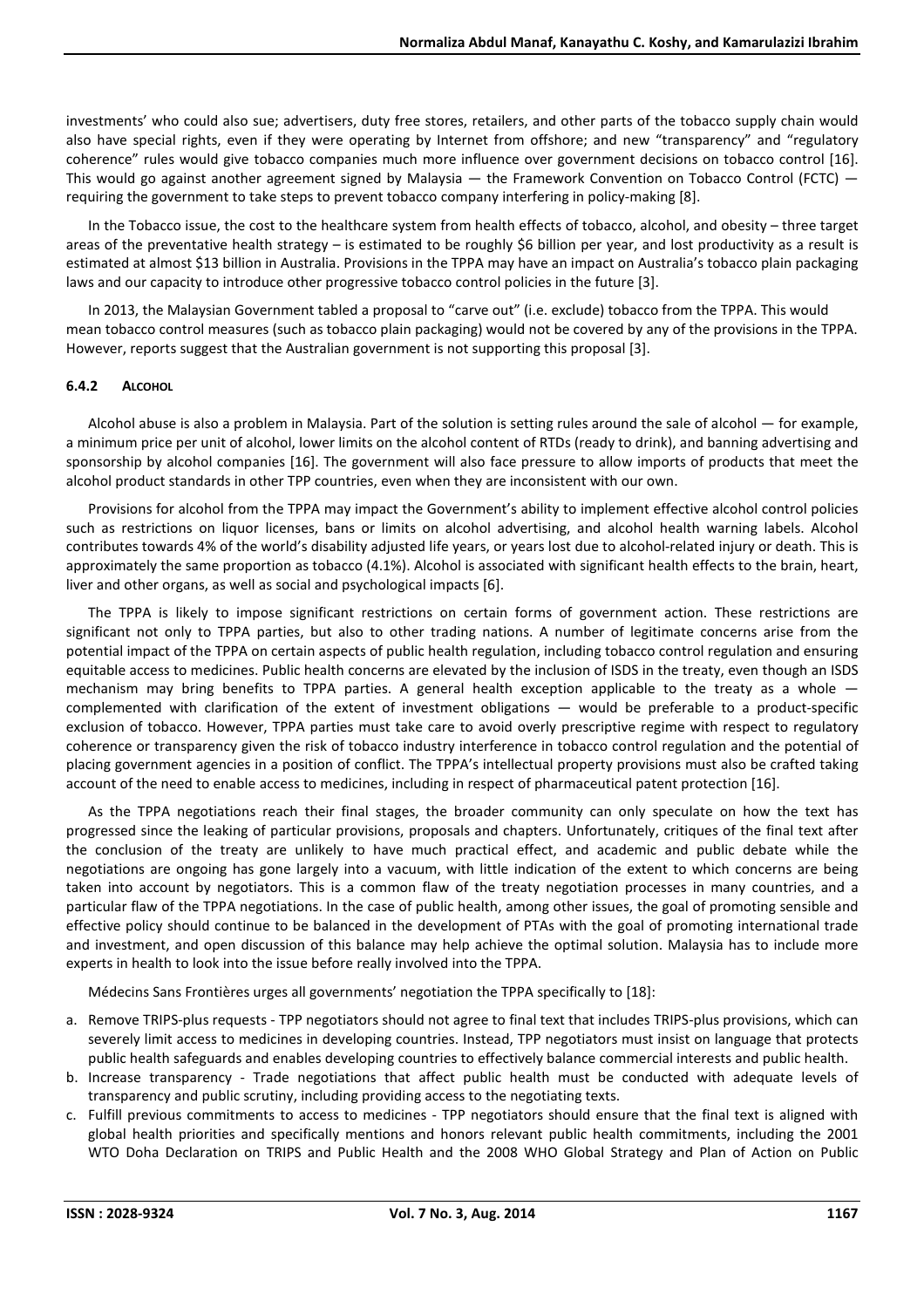Health, Innovation, and Intellectual Property. In addition, the U.S. should adhere to its own May 10, 2007 New Trade Policy, which includes a commitment to refrain from imposing some of the most damaging TRIPS-plus provisions on developing countries.

Sustainable economic development brings potential improvements to health and wellbeing. There may be potential for the TPPA to contribute to economic development, higher standards of living and better health. However, there is a risk that the economic gains which the TPPA may represent, as well as the health of the Malaysian community, will be threatened if certain proposed provisions are adopted for the TPPA. This brief has presented evidence about some of the economic, health and social costs associated with medicines, alcohol and tobacco which could eventuate from the TPPA. These include increased direct costs in terms of providing health care and increased use of hospitals, higher costs of obtaining pharmaceuticals, indirect costs associated with lost productivity across society, continuing or exacerbating inequalities in society and worsening the health of Malaysia's already vulnerable communities.

Because of that a few organizations and NGO's urge Malaysia to delay the TPPA negotiations until all the text and relevant documents exposed to the scrutiny of the public and NGOs and profit and loss analysis conducted to find out the interest of the people, entrepreneurs and state. In addition, a negotiation relating to investments such as adverse local service status has to be removed from the TPPA. But if the government wants to continue negotiations in connection with the investment, the organizations urged the government to such matters as settlement of the dispute between the investment and the excluded as done by Australia.

The overriding priority of any international agreement must be the long-term best interests of a country's citizens. NGOs have serious concerns that the partnership agreement will cause patients to suffer and will load governments with additional, unreasonable costs for medical technologies (both new and existing). NGOs urge government to ensure that the MITI rejects any proposals within the TPPA negotiations that would require changes existing law, policy settings or practices that threaten Malaysia ability respond to new health care and public health challenges in the future. Further, NGOs hope that the Government can share the text of the TPPA prior to signing in order to discuss and debate to the best.

Improving regulatory coherence, maximizing efficiency and economic growth are valid and worthwhile goals of TPPA negotiations. A signed agreement would almost certainly be benefit Malaysia's economic measures. However, it is important that legitimate health goals can coexist with economic aims. In the presentation by MITI on 18 June 2014, minister has informed that TPP ministers have been meeting regularly to resolve the key issues. The latest update is they will meet next in early December 2014 for the discussion. However, the finalized text of TPPA will be debated in parliament. We hope that the minister will hold what he said in the presentation that we need to open up, but on our terms and on balance advantages more than challenges, must benefit the people.

# **7 CONCLUSION**

In dealing with TPP agreement, the government has to be very careful and taken necessary steps to ensure the advantages in favor of Malaysia especially in health. Every action needs to refine and address with care. The advantages and disadvantages should be considered before a final decision is taken to sign the TPP agreement especially in health matter. High cost of medicine and treatment to the patient definitely will burden the people. Government has to ensure that the TPP agreement will not burden Malaysia people especially with higher cost in health sectors. So, support of all parties is required by the government to ensure that decisions will be made later is the best decision for all Malaysians.

# **REFERENCES**

- [1] Ministry of International Trade and Industry (MITI), FAQ, website Updated 12/12/2013 15:57MITI / FTA Division [online] Available: http://www.miti.gov.my/cms/documentstorage/com.tms.cms.document.Document\_51e57abd-c0a81573- 5576a406-71ac612b/TPP%20FAQs%20English21022014.pdf (July 10, 2014)
- [2] Andrew D. M., Tania S. V., and Devon W., "Public Health and the Trans-Pacific Partnership Agreement", *Social Science Research Network*, February 10, 2014.
- [3] Hirono, K., Gleeson, D., Haigh, F., Harris, P., *The Trans Pacific Partnership Agreement negotiations and the health of Australians: A policy brief*. Centre for Health Equity Training, Research and Evaluation, Centre for Primary Health Care and Equity, UNSW Australia, 17 February 2014.
- [4] Wyber R, Perry W. The Trans-Pacific Partnership: An analysis of the impact on health in New Zealand. Nyes Institute; 2013. Accessed: www.nyesinstitute.org/tpp (April 3, 2014)
- [5] MINISTRY OF INTERNATIONAL TRADE AND INDUSTRY (MITI) website (http://www.miti.gov.my ) (March 15, 2013)